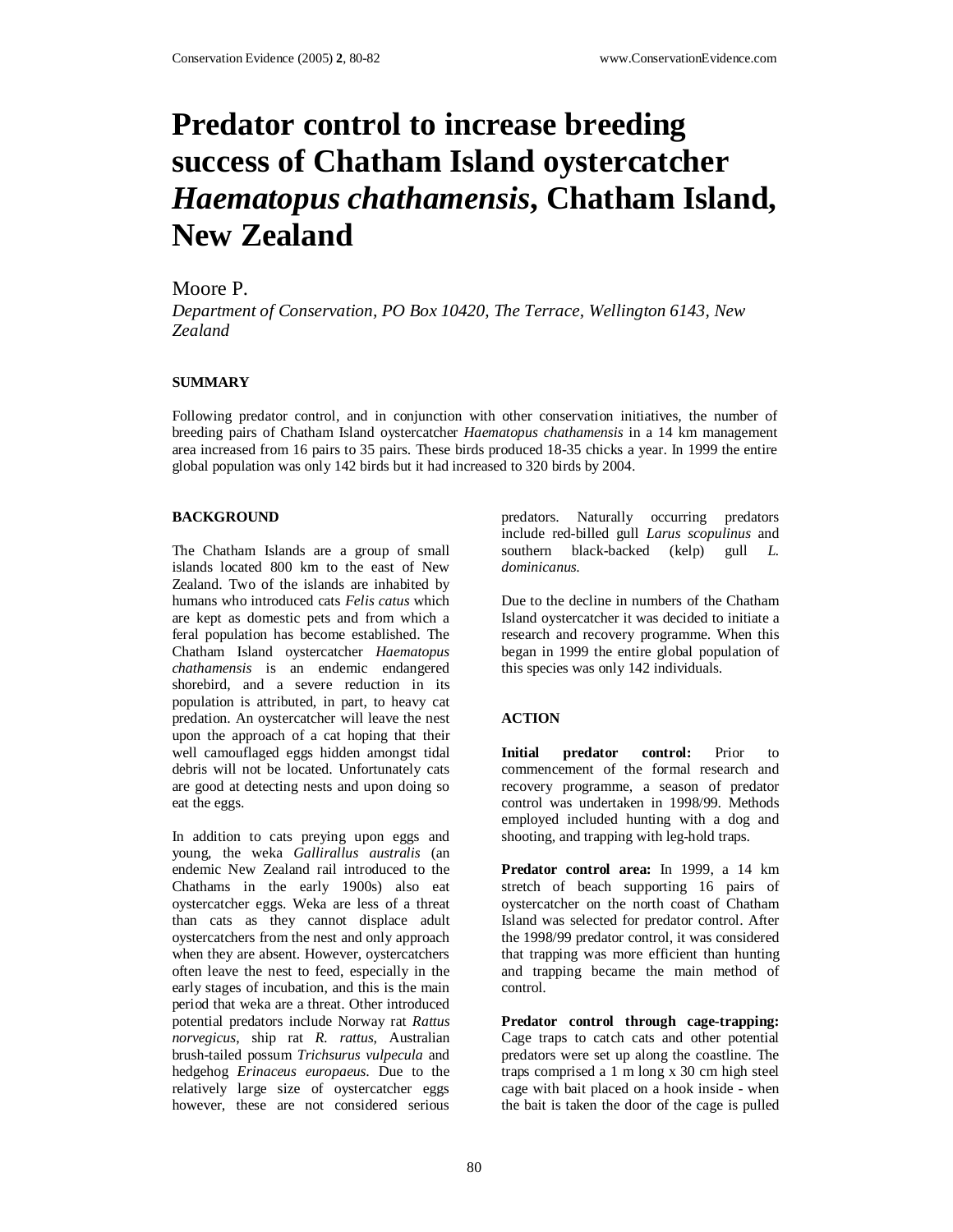shut. The traps were set up at approximately 100 m intervals along the beach, concentrating around oystercatcher territories or at likely beach access points for predators, such as stream channels. Traps were checked daily and re-bated as required. As the main island is large (over 100,000 ha) and some cats are domestic pets, total cat eradication was not an option and trapping concentrated on feral animals. Leg-hold gin traps were also used at the start of the programme but were gradually replaced by cage traps.

**Cat control through education:** Community education has highlighted the problems caused by domestic cats and helped to reduce the problem posed by cats through community-led initiatives. For example, on neighbouring Pitt Island all the domestic cats have been neutered to make them incapable of reproduction. This creates the possibility of a cat-free island in the future, with eradication of feral cats at some point, when neutered animals have died naturally.

**Video surveillance:** Video cameras were installed at oystercatcher nests in northern Chatham Island (both at managed and unmanaged beaches) so that the causes of nest failure could be established.

#### **CONSEQUENCES**

**Trapping success:** The results of the predator control are summarised in Table 1. About 50 cats/year were caught for the first three years, dropping to about 30/year in the last three years. The thin line of traps on the coast 'soaked up' the immigration of cats that trickled in during the summer months. Where feral cats were present they were caught quickly and eggs were not usually lost in the managed

areas. Norway and ship rats, although not the main target species, were caught as a bycatch of the trapping mainly in leg-hold traps.

**Weka control and releases:** Halfway through the control period, weka were released from half of the trap line and this had little effect on oystercatcher productivity. These releases were initiated for two reasons. One, there was a local landowner concerned that the number of weka being killed might affect their annual winter harvest of weka, and two, weka were less of a threat to oystercatchers than cats, only occasionally predating eggs and then only usually very early in the incubation period when oystercatchers were absent from the nest.

**Video surveillance:** Conclusive evidence that cats were the main impediment to chick production came after three summers of video filming. A total of 19 nests were videoed. It was found that 13 of 19 nest failures were caused by cats eating the eggs, and these failures all occurred in unmanaged areas. In the unmanaged areas, eggs generally lasted only one or two days if there was a cat present. Of the remainder, weka were responsible for three failures, red-billed gull one failure, sheeptrampling one failure and sea wash one failure. Rats were occasionally captured on film at nests, including one that removed a damaged egg. However, due to the relatively large size of the eggs, rats are probably not a threat to intact eggs. Australian brush-tailed possum were also observed on film visiting nests and handling eggs but were presumably naive individuals as they did not know how to break the eggs. Elsewhere on New Zealand (where also introduced) possums are know predators of birds eggs of a similar size to that of oystercatchers.

**Table 1.** Predator control results in 1998-99 (a combination of trapping with leg-hold traps and shooting) and during the Chatham Island oystercatcher recovery programme, 1999-2005 (mostly cage-trapping but with some use of leg-hold traps; gulls controlled by shooting; half of weka released from 2002 onwards).

| Year    | Feral cat | Weka  | <b>Brush-tailed</b><br>possum | Norwegian &<br>ship rat | Hedgehog | Gulls          |
|---------|-----------|-------|-------------------------------|-------------------------|----------|----------------|
|         |           |       |                               |                         |          |                |
| 1998/99 | 47        | 654   | 133                           | $\mathbf{0}$            | 39       | 23             |
| 1999/00 | 54        | 719   | 61                            | 44                      | 41       | 53             |
| 2000/01 | 47        | 495   | 68                            | 71                      | 56       | 116            |
| 2001/02 | 27        | 560   | 8                             | 39                      | 19       | $\overline{c}$ |
| 2002/03 | 26        | 660   | 16                            | 21                      | 11       | 11             |
| 2003/04 | 29        | 428   | 9                             | 34                      | 15       | 58             |
| 2004/05 | 31        | 261   | 15                            | 19                      | 16       | 4              |
| Total:  | 261       | 3,777 | 310                           | 228                     | 197      | 261            |